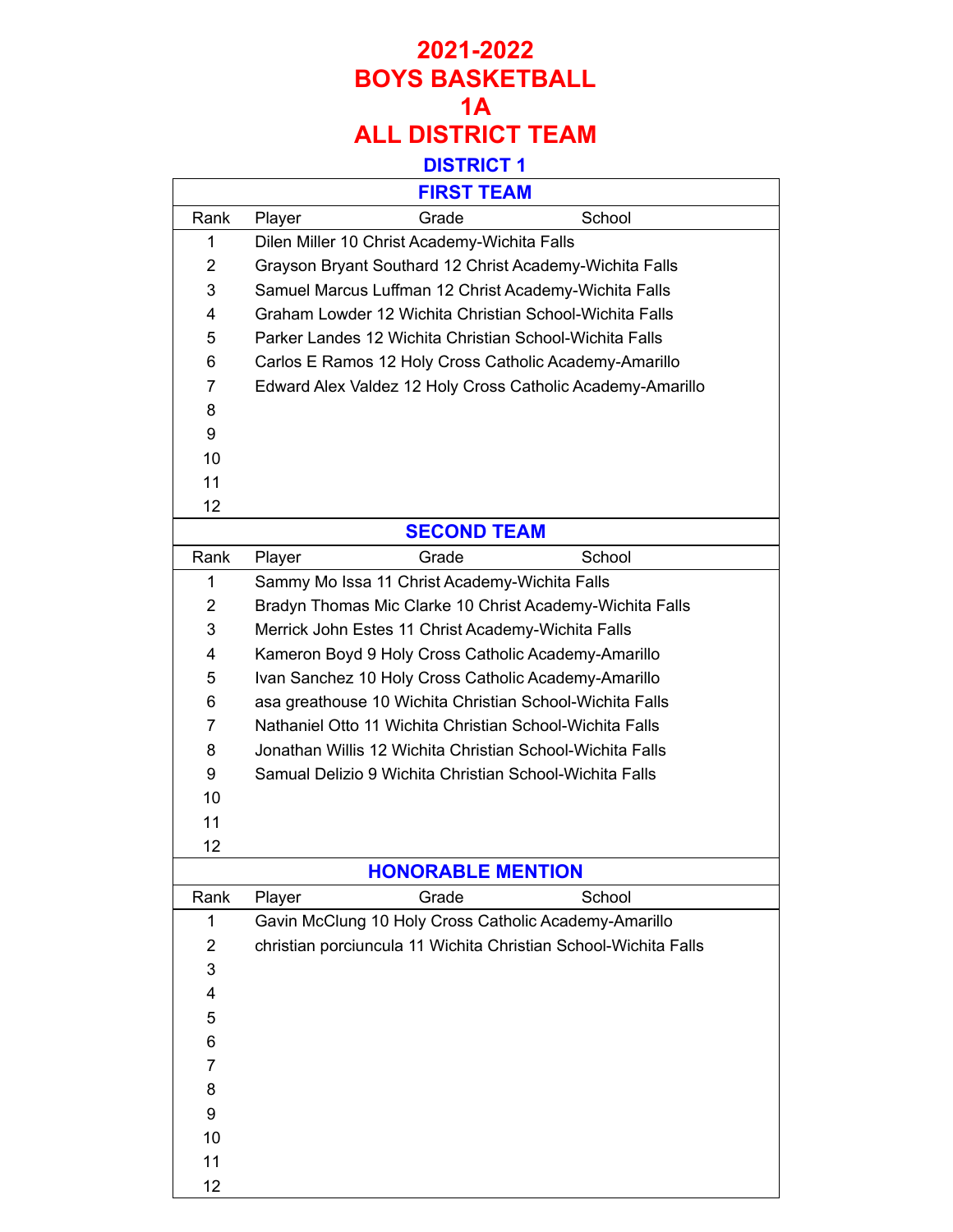# **2021-2022 BOYS BASKETBALL 1A**

# **ALL DISTRICT TEAM**

|                | <b>FIRST TEAM</b>                                      |
|----------------|--------------------------------------------------------|
| Rank           | School<br>Grade<br>Player                              |
| 1              | Robert Cook 12 Faustina Academy-Irving                 |
| $\overline{2}$ | Noah Dreisbach 11 Faustina Academy-Irving              |
| 3              | Camden Logan 11 Azle Christian School-Azle             |
| 4              | Ben Nelson 10 Faustina Academy-Irving                  |
| 5              | Justin Moberley 12 Victory Baptist Academy-Weatherford |
| 6              | Drew Skartvedt 11 Azle Christian School-Azle           |
| $\overline{7}$ | Turner South 11 Azle Christian School-Azle             |
| 8              | Jayden Smith 12 Victory Baptist Academy-Weatherford    |
| 9              | Landen Brossett 12 StoneGate Academy-Irving            |
| 10             | Dominic Vanvickle 12 Faustina Academy-Irving           |
| 11             | Brock Hestand 10 Victory Baptist Academy-Weatherford   |
| 12             | Andrew Wisniewski 10 Azle Christian School- Azle       |
|                | <b>SECOND TEAM</b>                                     |
| Rank           | School<br>Grade<br>Player                              |
| 1              | Finn Marsden 10 Faustina Academy-Irving                |
| $\overline{2}$ | Sam Nelson 12 Faustina Academy-Irving                  |
| 3              | Brett Peacock 12 Faustina Academy-Irving               |
| 4              | Noah Rollins 11 Azle Christian School-Azle             |
| 5              | Jacob Skartvedt 10 Azle Christian School-Azle          |
| 6              | Cole Massey 9 Victory Baptist Academy-Weatherford      |
| 7              | Vincent Catuto 10 Victory Baptist Academy-Weatherford  |
| 8              | Aidan Hernandez 12 Victory Baptist Academy-Weatherford |
| 9              | Caleb Roe 11 StoneGate Academy-Irving                  |
| 10             | Isaac Maples 11 StoneGate Academy-Irving               |
| 11             |                                                        |
| 12             |                                                        |
|                | <b>HONORABLE MENTION</b>                               |
| Rank           | School<br>Player<br>Grade                              |
| 1              | Riley Stewart 12 StoneGate Academy-Irving              |
| $\overline{2}$ | Benjamin Abraham 12 StoneGate Academy-Irving           |
| 3              |                                                        |
| 4              |                                                        |
| 5              |                                                        |
| 6              |                                                        |
| 7              |                                                        |
| 8              |                                                        |
| 9              |                                                        |
| 10             |                                                        |
| 11             |                                                        |
| 12             |                                                        |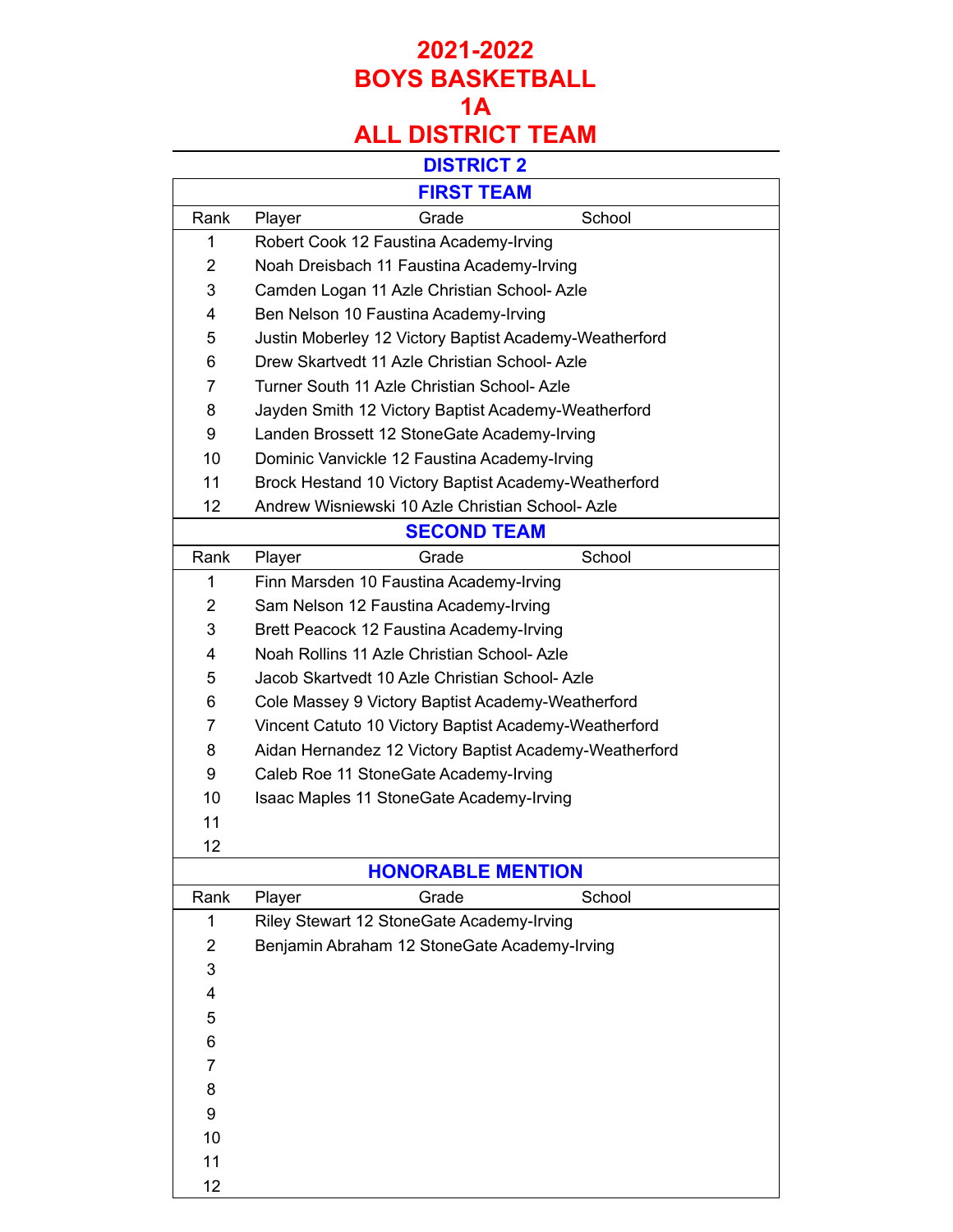|                   | <b>FIRST TEAM</b>                                                |
|-------------------|------------------------------------------------------------------|
| Rank              | School<br>Grade<br>Player                                        |
| 1                 | Caden Copeland 10 Prestonwood Christian Academy North-Prosper    |
| $\overline{2}$    | Ryan L. Walker 11 Alcuin School-Dallas                           |
| 3                 | Phillip Wayne Rigler 11 The Winston School-Dallas                |
| 4                 | John Henry Jordan 11 Cambridge School of Dallas                  |
| 5                 | V Stacy 11 Cambridge School of Dallas                            |
| 6                 | Tucker Richardson 10 Prestonwood Christian Academy North-Prosper |
| 7                 | Evan Loren Hutcheson 11 The Winston School-Dallas                |
| 8                 | Samuel Malcolm McPeak 11 Alcuin School-Dallas                    |
| 9                 | Reid Thornberry 9 Prestonwood Christian Academy North-Prosper    |
| 10                | Carson Andrew Runnels 11 Cambridge School of Dallas              |
| 11                | Keaton Anderson 9 Prestonwood Christian Academy North-Prosper    |
| 12                | Alex Laird Bishop 12 Alcuin School-Dallas                        |
|                   | <b>SECOND TEAM</b>                                               |
| Rank              | School<br>Grade<br>Player                                        |
| 1                 | Austin Hill 9 Prestonwood Christian Academy North-Prosper        |
| 2                 | Chad Adkins 10 Prestonwood Christian Academy North-Prosper       |
| 3                 | IV Howell 10 Cambridge School of Dallas                          |
| 4                 | Brady French 10 Cambridge School of Dallas                       |
| 5                 | Noah Mays Nathan 12 Alcuin School-Dallas                         |
| 6                 | Stanley Turner 11 Alcuin School-Dallas                           |
| 7                 | Eric Bardos 10 The Winston School-Dallas                         |
| 8                 | Michael tucker Cohen 12 The Winston School-Dallas                |
| 9                 | Xavier Dareon Nixon 12 The Winston School-Dallas                 |
| 10                | Caleb Saulters 10 Fairhill-Dallas                                |
| 11                | Barrett Barrett Kahle 12 Fairhill-Dallas                         |
| 12                | Hayden Wood 9 Prestonwood Christian Academy North-Prosper        |
|                   | <b>HONORABLE MENTION</b>                                         |
| Rank              | Player<br>Grade<br>School                                        |
| 1                 | Gavin Shirley 9 Prestonwood Christian Academy North-Prosper      |
| 2                 | Julian Alejandro Villamil 11 Alcuin School-Dallas                |
| 3                 | Nicholas John Dai 11 Alcuin School-Dallas                        |
| 4                 | Gianluca Agius-D'Arrigo 12 Fairhill-Dallas                       |
| 5                 | Asher Laurence Nichols 11 Cambridge School of Dallas             |
| 6                 | Jack M Graham 10 Fairhill-Dallas                                 |
| 7                 | Zach M Ellis 10 Fairhill-Dallas                                  |
| 8                 | Bryan Anthony Valdez 10 The Winston School-Dallas                |
| 9                 | Graham Poole 9 Prestonwood Christian Academy North-Prosper       |
| 10                | Raymond Cloud Harrison 12 Cambridge School of Dallas             |
| 11                |                                                                  |
| $12 \overline{ }$ |                                                                  |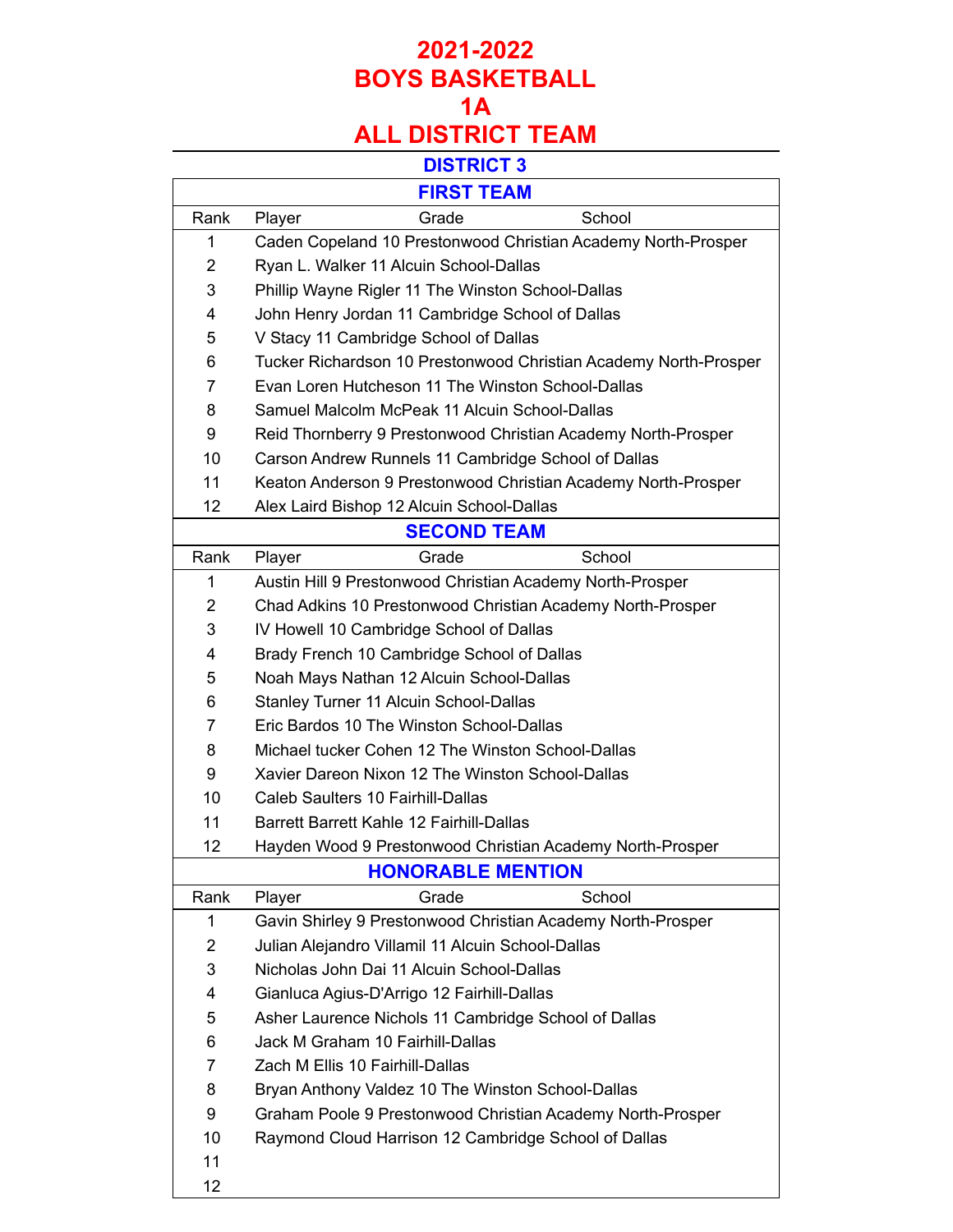#### **DISTRICT 4**

|                |        | ד ושווושוש                                         |                                                            |
|----------------|--------|----------------------------------------------------|------------------------------------------------------------|
|                |        | <b>FIRST TEAM</b>                                  |                                                            |
| Rank           | Player | Grade                                              | School                                                     |
| 1              |        |                                                    | Caleb Barrett 11 Kingdom Collegiate Academies DeSoto       |
| $\overline{2}$ |        |                                                    | Austin Senters 9 Kingdom Collegiate Academies DeSoto       |
| 3              |        |                                                    | Mason Barnett 9 Kingdom Collegiate Academies DeSoto        |
| 4              |        | Noah Fletcher 10 Waxahachie Preparatory Academy    |                                                            |
| 5              |        |                                                    | Zachariah Mianab 11 Kingdom Collegiate Academies DeSoto    |
| 6              |        |                                                    | Logan C Terrell 9 Kingdom Collegiate Academies DeSoto      |
| $\overline{7}$ |        | Caleb Wooten 12 Waxahachie Preparatory Academy     |                                                            |
| 8              |        |                                                    | Caleb Anthony Lapes 12 Eagle Christian Academy-Waco        |
| 9              |        | Joey Magids 11 The Westwood School-Dallas          |                                                            |
| 10             |        | Jarrett Moy 12 Waxahachie Preparatory Academy      |                                                            |
| 11             |        |                                                    | Christian McClendon 11 Kingdom Collegiate Academies DeSoto |
| 12             |        |                                                    |                                                            |
|                |        | <b>SECOND TEAM</b>                                 |                                                            |
| Rank           | Player | Grade                                              | School                                                     |
| 1              |        | Riley Poncio 11 Waxahachie Preparatory Academy     |                                                            |
| $\overline{2}$ |        | Grant Atchley 12 Waxahachie Preparatory Academy    |                                                            |
| 3              |        | Jake P Sanchez 10 Eagle Christian Academy-Waco     |                                                            |
| 4              |        |                                                    | Josiah Coley Reynolds 11 Eagle Christian Academy-Waco      |
| 5              |        |                                                    | Ethan Michael Paltjon 12 Eagle Christian Academy-Waco      |
| 6              |        | Tyson Bills 10 Kingdom Collegiate Academies DeSoto |                                                            |
| $\overline{7}$ |        |                                                    | ANDREW LEWIS 11 Kingdom Collegiate Academies DeSoto        |
| 8              |        | John Osoinach 12 The Westwood School-Dallas        |                                                            |
| 9              |        | Amari Merritt 11 The Westwood School-Dallas        |                                                            |
| 10             |        |                                                    |                                                            |
| 11             |        |                                                    |                                                            |
| 12             |        |                                                    |                                                            |
|                |        | <b>HONORABLE MENTION</b>                           |                                                            |
| Rank           | Player | Grade                                              | School                                                     |
| 1              |        |                                                    | Joshua Michael Kidd 11 Eagle Christian Academy-Waco        |
| $\overline{2}$ |        |                                                    | Jonathan Thomas Kidd 12 Eagle Christian Academy-Waco       |
| 3              |        |                                                    | Ethan Scott Morgan 11 Eagle Christian Academy-Waco         |
| 4              |        | Ethan Bishop 11 Waxahachie Preparatory Academy     |                                                            |
| 5              |        | Aidan Fulfer 9 Waxahachie Preparatory Academy      |                                                            |
| 6              |        | Josiah Wooten 10 Waxahachie Preparatory Academy    |                                                            |
| 7              |        |                                                    |                                                            |
| 8              |        |                                                    |                                                            |
| 9              |        |                                                    |                                                            |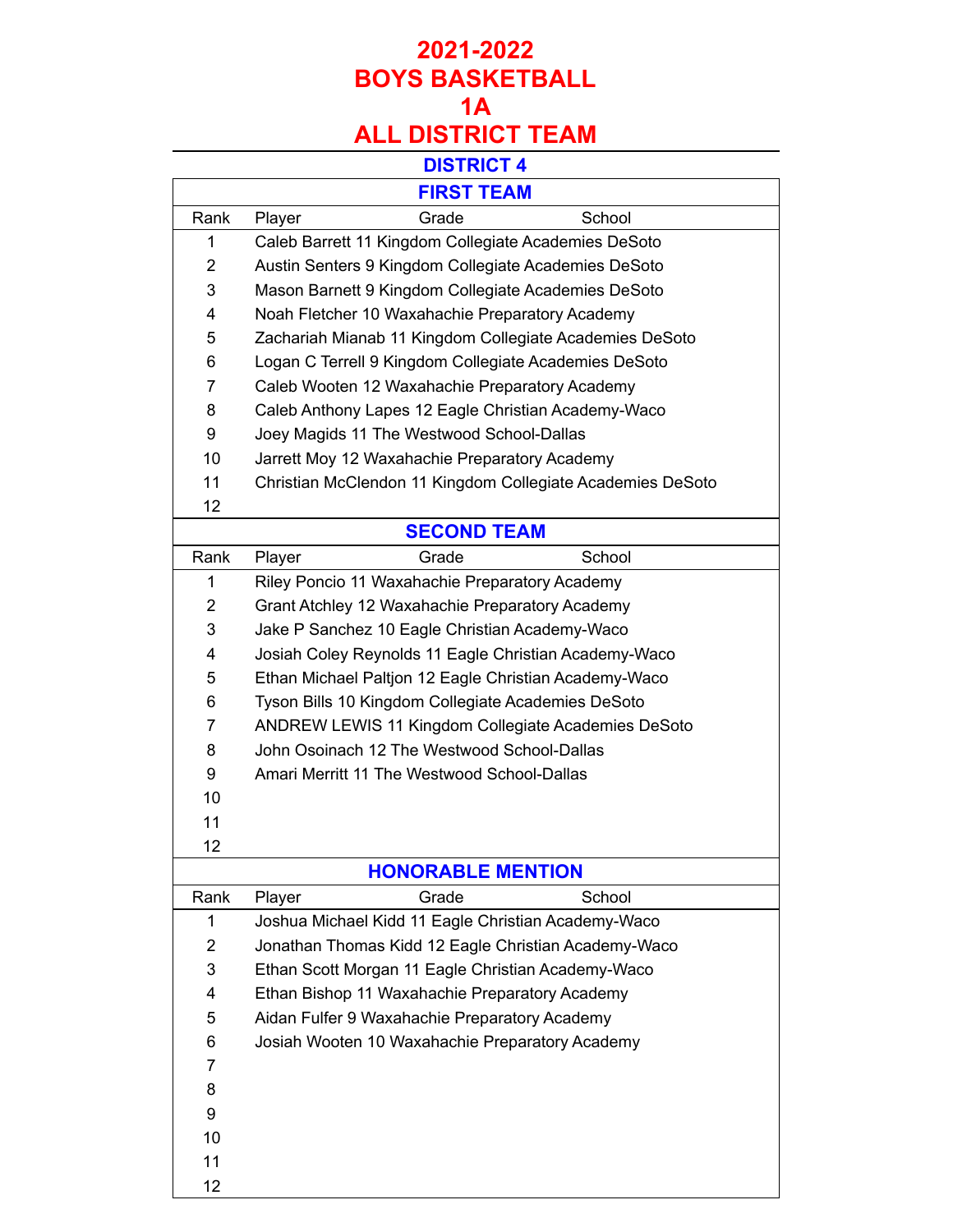| <b>FIRST TEAM</b> |                                                                    |  |
|-------------------|--------------------------------------------------------------------|--|
| Rank              | School<br>Grade<br>Player                                          |  |
| 1                 | Dominic Lee Tucker 12 St. Mary's Catholic School-Longview          |  |
| $\overline{2}$    | Ryan Holt 12 Greenville Christian School                           |  |
| 3                 | Noah Holt 11 Greenville Christian School                           |  |
| 4                 | Taylor Allen Darnell 10 St. Mary's Catholic School-Longview        |  |
| 5                 | John I Brogan 9 St. Mary's Catholic School-Longview                |  |
| 6                 | Owen Fairley 12 Regents Academy-Nacogdoches                        |  |
| 7                 | Drew Roscoe Dingler 12 Athens Christian Preparatory Academy        |  |
| 8                 | Ethan Moczygemba 10 Christian Heritage Classical School-Longview   |  |
| 9                 | Titus Rutherford 12 Christian Heritage Classical School-Longview   |  |
| 10                | Evan James Hodge 10 St. Mary's Catholic School-Longview            |  |
| 11                | Abraham Rutherford 10 Christian Heritage Classical School-Longview |  |
| 12                | Anthony Ryan Mansfield 12 Athens Christian Preparatory Academy     |  |
|                   | <b>SECOND TEAM</b>                                                 |  |
| Rank              | Grade<br>School<br>Player                                          |  |
| 1                 | Lawrence Tamba Scribner 12 St. Mary's Catholic School-Longview     |  |
| $\overline{2}$    | Augustine "Gus" J Holleman 11 Greenville Christian School          |  |
| 3                 | Quaid Dorrough 11 Christian Heritage Classical School-Longview     |  |
| 4                 | William L Compton 9 Athens Christian Preparatory Academy           |  |
| 5                 | Jacob McCarthy 11 Greenville Christian School                      |  |
| 6                 | Brody Moss 10 Christian Heritage Classical School-Longview         |  |
| 7                 | Fareed Isaaq Khan 12 St. Mary's Catholic School-Longview           |  |
| 8                 | Brady Britain 10 Greenville Christian School                       |  |
| 9                 |                                                                    |  |
| 10                |                                                                    |  |
| 11                |                                                                    |  |
| 12                |                                                                    |  |
|                   | <b>HONORABLE MENTION</b>                                           |  |
| Rank              | Player<br>Grade<br>School                                          |  |
| 1                 | Aubin Rwabukamba 12 St. Mary's Catholic School-Longview            |  |
| 2                 | Brennan Ray Billodeaux 10 St. Mary's Catholic School-Longview      |  |
| 3                 | Colton Smith 10 Greenville Christian School                        |  |
| 4                 | Aiden R Black 9 Greenville Christian School                        |  |
| 5                 | Mitchell Ryan Koerth 10 Athens Christian Preparatory Academy       |  |
| 6                 | Patrick Charles Gaytan 10 Athens Christian Preparatory Academy     |  |
| 7                 | Gabriel Shipp 11 Regents Academy-Nacogdoches                       |  |
| 8                 | Bryce Terrell 10 Regents Academy-Nacogdoches                       |  |
| 9                 | Brady Tibboel 12 Greenville Christian School                       |  |
| 10                |                                                                    |  |
| 11                |                                                                    |  |
| 12                |                                                                    |  |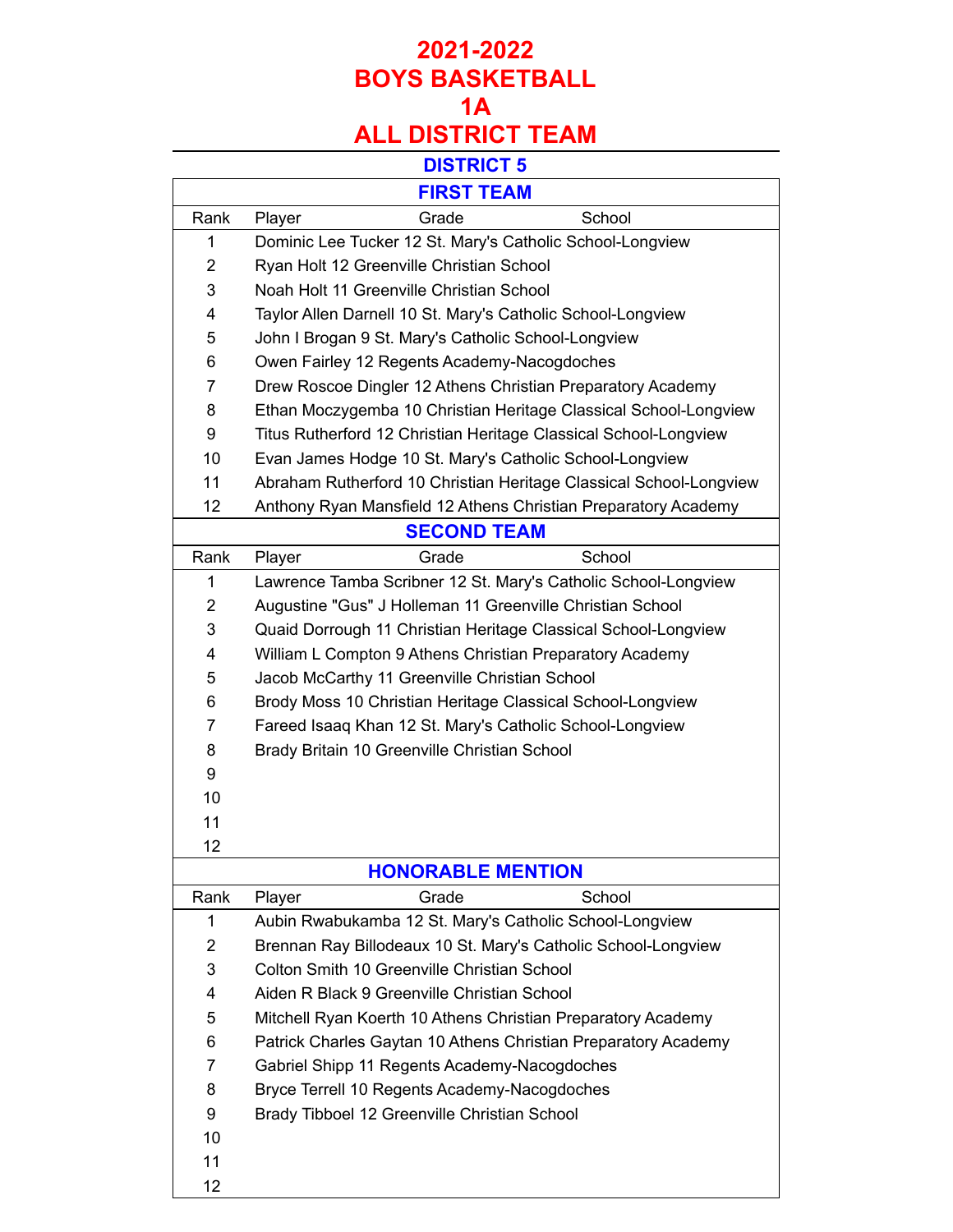## **2021-2022 BOYS BASKETBALL 1A**

# **ALL DISTRICT TEAM**

|                | <b>FIRST TEAM</b>                                              |
|----------------|----------------------------------------------------------------|
| Rank           | Grade<br>School<br>Player                                      |
| 1              | Timothy A DeLaRosa 9 First Baptist Academy-Universal City      |
| $\overline{2}$ | Justin Townsend 10 River City-Selma                            |
| 3              | Isaac Carrillo 11 Legacy Christian Academy-San Antonio         |
| 4              | Trevor Smith 9 River City-Selma                                |
| 5              | Isaiah Carrillo 11 Legacy Christian Academy-San Antonio        |
| 6              | Matthew Levine 9 First Baptist Academy-Universal City          |
| $\overline{7}$ | Brenen Mcguire 9 River City-Selma                              |
| 8              | Joshua D. Dotzler 12 First Baptist Academy-Universal City      |
| 9              |                                                                |
| 10             |                                                                |
| 11             |                                                                |
| 12             |                                                                |
|                | <b>SECOND TEAM</b>                                             |
| Rank           | Player<br>Grade<br>School                                      |
| 1              | Matthew A DeLaRosa 12 First Baptist Academy-Universal City     |
| $\overline{2}$ | Jaylen I. Williams 11 First Baptist Academy-Universal City     |
| 3              | Nate Garcia 10 River City-Selma                                |
| 4              | Easton Mcguire 11 River City-Selma                             |
| 5              | Lukas Cox 9 River City-Selma                                   |
| 6              | Tucker Conant 11 River City-Selma                              |
| $\overline{7}$ | Levi Alaniz 9 Legacy Christian Academy-San Antonio             |
| 8              | Desmond Gant 11 Legacy Christian Academy-San Antonio           |
| 9              |                                                                |
| 10             |                                                                |
| 11             |                                                                |
| 12             |                                                                |
|                | <b>HONORABLE MENTION</b>                                       |
| Rank           | Grade<br>School<br>Player                                      |
| 1              | David Alobwede 9 Legacy Christian Academy-San Antonio          |
| 2              | Joseph Rico 10 Legacy Christian Academy-San Antonio            |
| 3              | Matyius Sky D Roberson 10 First Baptist Academy-Universal City |
| 4              |                                                                |
| 5              |                                                                |
| 6              |                                                                |
| 7              |                                                                |
| 8              |                                                                |
| 9              |                                                                |
| 10             |                                                                |
| 11             |                                                                |
| 12             |                                                                |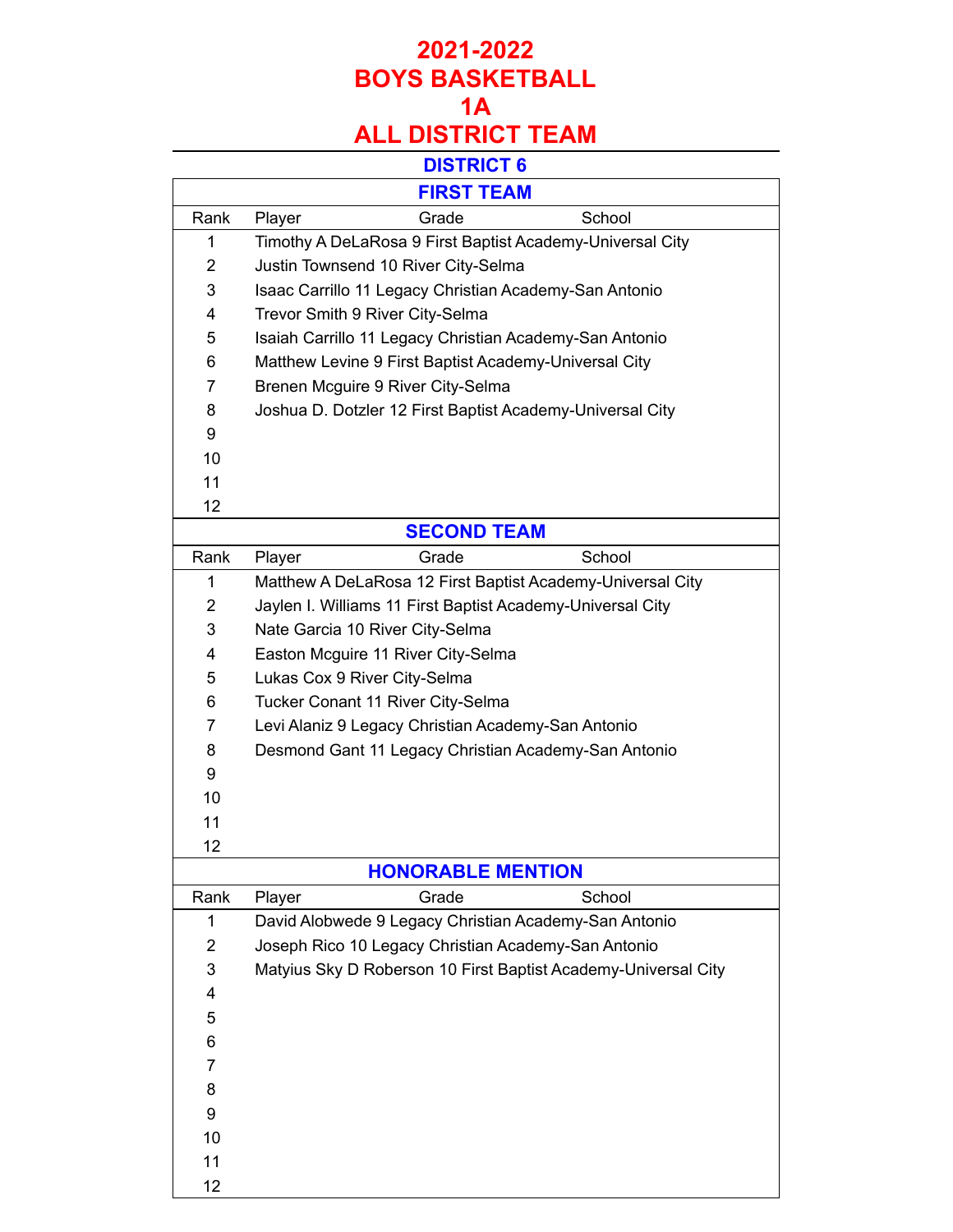|                | <b>FIRST TEAM</b>                                            |
|----------------|--------------------------------------------------------------|
| Rank           | School<br>Grade<br>Player                                    |
| 1              | Payton Michael White 12 Cornerstone Christian-San Angelo     |
| $\overline{2}$ | Braylon A Rios 12 Cornerstone Christian-San Angelo           |
| 3              | Bridger H Welch 9 Heritage School-Fredericksburg             |
| 4              | Anthony Lopez 10 Trinity Lutheran School-San Angelo          |
| 5              | Caden Bray 12 Heritage School-Fredericksburg                 |
| 6              | Merrick Skeens 10 The Atonement Academy-San Antonio          |
| 7              | Chandler D Flores 11 Trinity Lutheran School-San Angelo      |
| 8              | Cullen Jett Reed 12 Hill Country Christian School-San Marcos |
| 9              | Colby Dean Mitchell 9 Cornerstone Christian-San Angelo       |
| 10             | Dominic Cristancho 9 Living Rock Academy-Bulverde            |
| 11             | Caleb Noble 11 Hill Country Christian School-San Marcos      |
| 12             | Dawson Ayala Harris 9 Cornerstone Christian-San Angelo       |
|                | <b>SECOND TEAM</b>                                           |
| Rank           | Grade<br>School<br>Player                                    |
| 1              | David Sommer 12 The Atonement Academy-San Antonio            |
| $\overline{2}$ | Jake Finley Roberts 11 Heritage School-Fredericksburg        |
| 3              | Matthew Scott Fran Swandal 12 Living Rock Academy-Bulverde   |
| 4              | Ruben Ruiz 9 Cornerstone Christian-San Angelo                |
| 5              | David Reyna Salas 9 Cornerstone Christian-San Angelo         |
| 6              | Charlie Jasper Glass 10 Cornerstone Christian-San Angelo     |
| 7              | Joshua Tabor 11 Heritage School-Fredericksburg               |
| 8              | Tres Jons 10 Heritage School-Fredericksburg                  |
| 9              | Rory Shelton 12 Heritage School-Fredericksburg               |
| 10             | Chandler Elijah Prescott 10 Living Rock Academy-Bulverde     |
| 11             | Nathan Groh 10 The Atonement Academy-San Antonio             |
| 12             | Davis C Bailey 10 Trinity Lutheran School-San Angelo         |
|                | <b>HONORABLE MENTION</b>                                     |
| Rank           | School<br>Player<br>Grade                                    |
| 1              |                                                              |
| $\overline{2}$ |                                                              |
| 3              |                                                              |
| 4              |                                                              |
| 5              |                                                              |
| 6              | No selections were made for this honor                       |
| 7              | by the District.                                             |
| 8              |                                                              |
| 9              |                                                              |
| 10             |                                                              |
| 11             |                                                              |
| 12             |                                                              |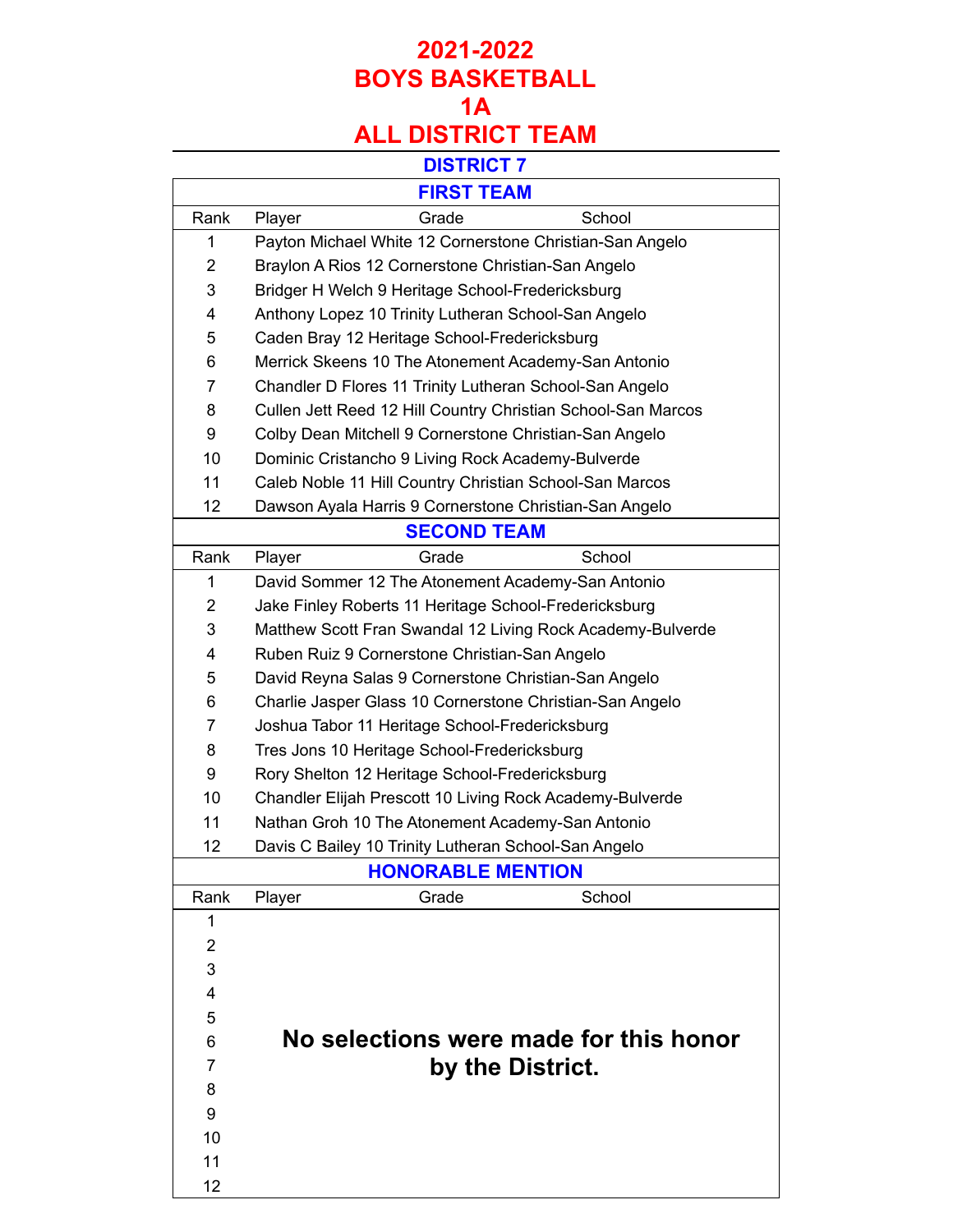|                | <b>FIRST TEAM</b>                                                  |
|----------------|--------------------------------------------------------------------|
| Rank           | Grade<br>School<br>Player                                          |
| 1              | Robert Dewitt Grooms 12 Covenant Academy-Cypress                   |
| 2              | Colton Lino 12 Covenant Preparatory-Kingwood                       |
| 3              | Ezra Beck Seay 10 Covenant Academy-Cypress                         |
| 4              | Adam D Daigle 11 Calvary Baptist School-Conroe                     |
| 5              | Christian Rene Sagebien 12 Covenant Preparatory-Kingwood           |
| 6              | Ambayo Alma 12 Houston Adventist-Cypress                           |
| 7              | Cody Daniel Baker 10 Founders Christian School-Spring              |
| 8              | Christian L Guthrie 12 Lifestyle Christian School-Conroe           |
| 9              | Gideon Joshua Daigle 12 Calvary Baptist School-Conroe              |
| 10             | Joseph Morales 10 Founders Christian School-Spring                 |
| 11             | Alan R Musterman 11 Lifestyle Christian School-Conroe              |
| 12             | Jason Wayne Victoria 11 Calvary Baptist School-Conroe              |
|                | <b>SECOND TEAM</b>                                                 |
| Rank           | School<br>Grade<br>Player                                          |
| 1              | Landen Carter Prudhomme 12 Covenant Preparatory-Kingwood           |
| 2              | Seth Patrick Owen 12 Covenant Preparatory-Kingwood                 |
| 3              | Cade Walker Fraley 12 Covenant Preparatory-Kingwood                |
| 4              | Christian Isaiah Kidd 11 Covenant Academy-Cypress                  |
| 5              | David Jesse Rivera 11 Covenant Academy-Cypress                     |
| 6              | William Allan Stark Jr. 11 Calvary Baptist School-Conroe           |
| 7              | Kaden Seth Levang 12 Calvary Baptist School-Conroe                 |
| 8              | Cody L Guthrie 12 Lifestyle Christian School-Conroe                |
| 9              | Owen Pierce 11 Founders Christian School-Spring                    |
| 10             | Andy Gutirrez 12 Houston Adventist-Cypress                         |
| 11             | Christian Grellmann 12 Houston Adventist-Cypress                   |
| 12             | Maverick Dollins 10 Second Baptist School University Model-Houston |
|                | <b>HONORABLE MENTION</b>                                           |
| Rank           | School<br>Player<br>Grade                                          |
| 1              |                                                                    |
| $\overline{2}$ |                                                                    |
| 3              |                                                                    |
| 4              |                                                                    |
| 5              |                                                                    |
| 6              | No selections were made for this honor                             |
| 7              | by the District.                                                   |
| 8              |                                                                    |
| 9              |                                                                    |
| 10             |                                                                    |
| 11             |                                                                    |
| 12             |                                                                    |